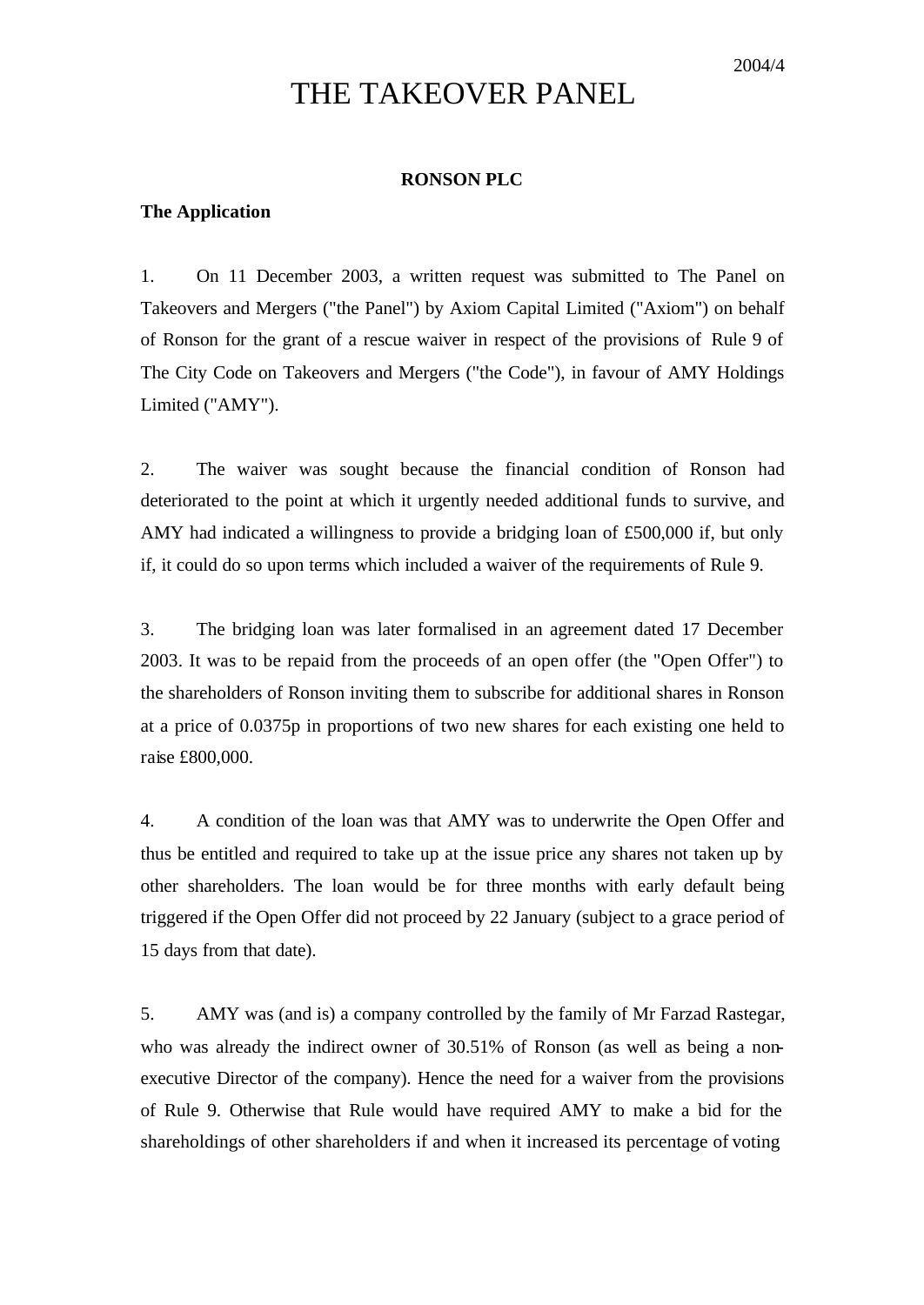rights by taking up new shares offered to, but not taken up by, the other shareholders under the Open Offer.

6. The waiver was sought under Note 3 on Dispensations from Rule 9 of the Code entitled "Rescue operations". This provides:

"There are occasions when a company is in such a serious financial position that the only way it can be saved is by an urgent rescue operation which involves the issue of new shares without approval by a vote of independent shareholders or the acquisition of existing shares by the rescuer which would otherwise fall within the provisions of this Rule and normally require a general offer. The Panel will, however, consider waiving the requirements of the Rule in such circumstances; particular attention will be paid to the views of the directors and advisers of the potential offeree company."

7. The rationale for this dispensation is that the normal rights of shareholders not to see control passing without receiving an offer or consenting (by a vote of independent shareholders) may be overridden in a case where to insist on this would, or might be likely to, lead to the insolvency of the company and the likely loss by shareholders of their entire investment. The Note makes it clear that the dispensation can be given only if that is the only way the company can be saved.

8. Extreme urgency in dealing with such an application is to be expected if not inevitable. It was quite unrealistic in the circumstances of the present case to take "a month or two" (as the appellant suggested) to investigate the gravity of the company's position or other alternatives which might provide a solution to its problems. The making of such investigations over a prolonged period presents very serious problems when creditors are pressing, to say nothing of the difficulties of preserving the interests in the meantime of suppliers, customers, creditors and the markets. That is, in part, why the Executive is required to pay particular attention to the views of the directors and advisors of the company when enquiring into the state of the company and the need for the rescue operation to the exclusion of other solutions. Both the directors and advisors must be expected to know the facts and are required to be open and frank to the Executive when supporting the waiver being sought.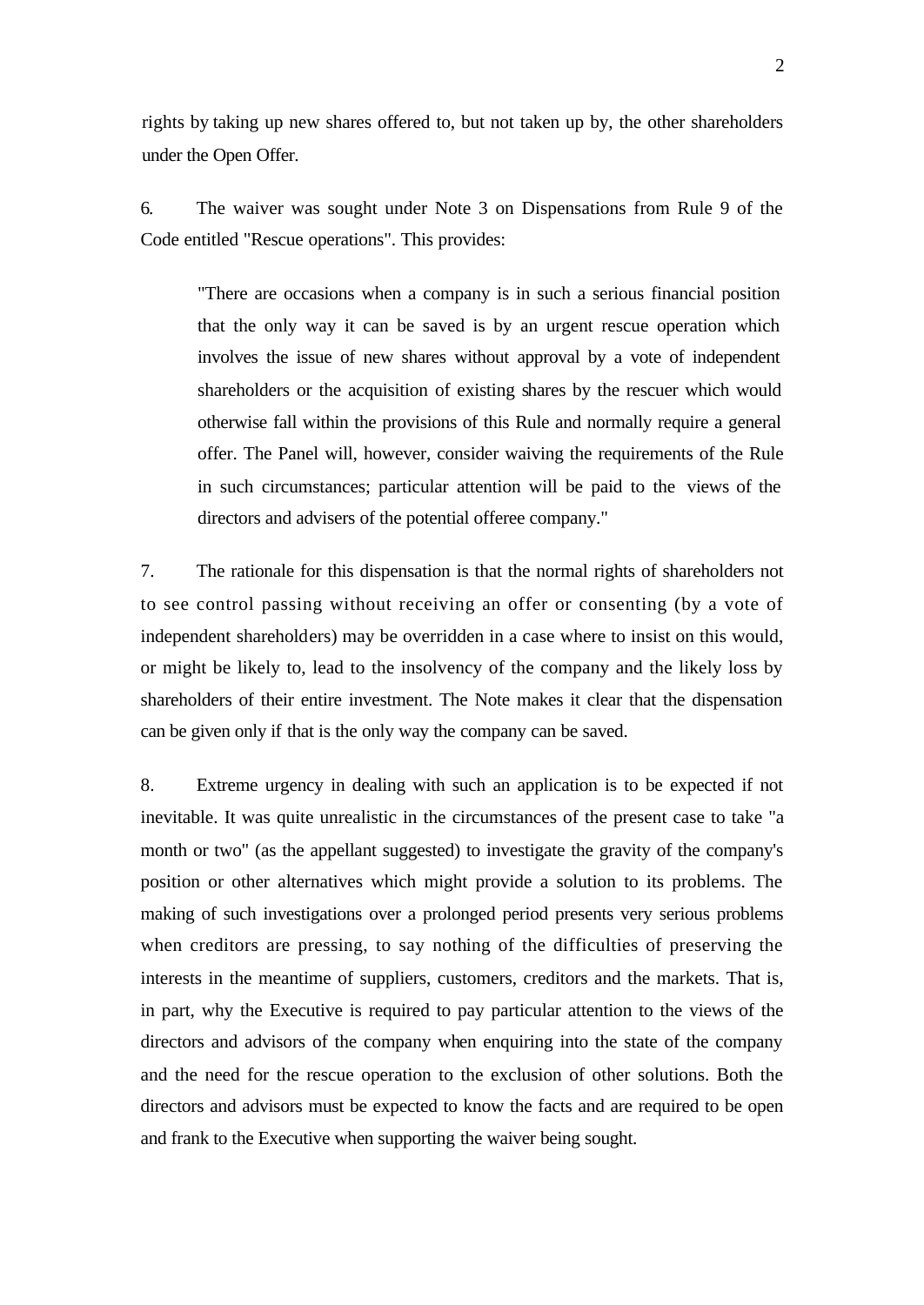#### **The Executive's Consideration of the Application**

9. The Executive considered the application and heard representations from Ronson and its advisors. It obtained details of the major creditors' positions and confirmation directly from the leading creditor of amounts due and payable.

10. The information provided by the directors of the company and by Axiom was crucial. It indicated that unless the dispensation were granted the loan would not be made. No other proposal in their view offered the prospect of sufficient cash in the time available. Traditional lenders would not advance further funds and there was no other prospect of a timely cash injection. Alternative situations were discussed including injecting cash through a convertible loan, with the subsequent issue of shares being the subject of a whitewash resolution by independent shareholders, but Axiom confirmed that this was unacceptable to AMY.

11. Specifically the directors and/or Axiom confirmed at the time of the application that:

- (a) there was need for £800,000 of which £500,000 was urgently needed and further working capital of £300,000 would be needed over the following three months;
- (b) without the proposed immediate injection of funds the company would not be able to continue trading beyond 15 December 2003;
- (c) the company had exhausted efforts to raise this additional capital from other sources;
- (d) AMY's loan was dependent upon the company undertaking an Open Offer in January 2004 to raise £800,000, the proceeds of which were to be used to repay AMY and provide the further funds required;
- (e) it was not expected that all shareholders would take up their rights under the Open Offer and AMY was prepared to do so in their place, although applications for additional shares would be permitted from all shareholders including AMY;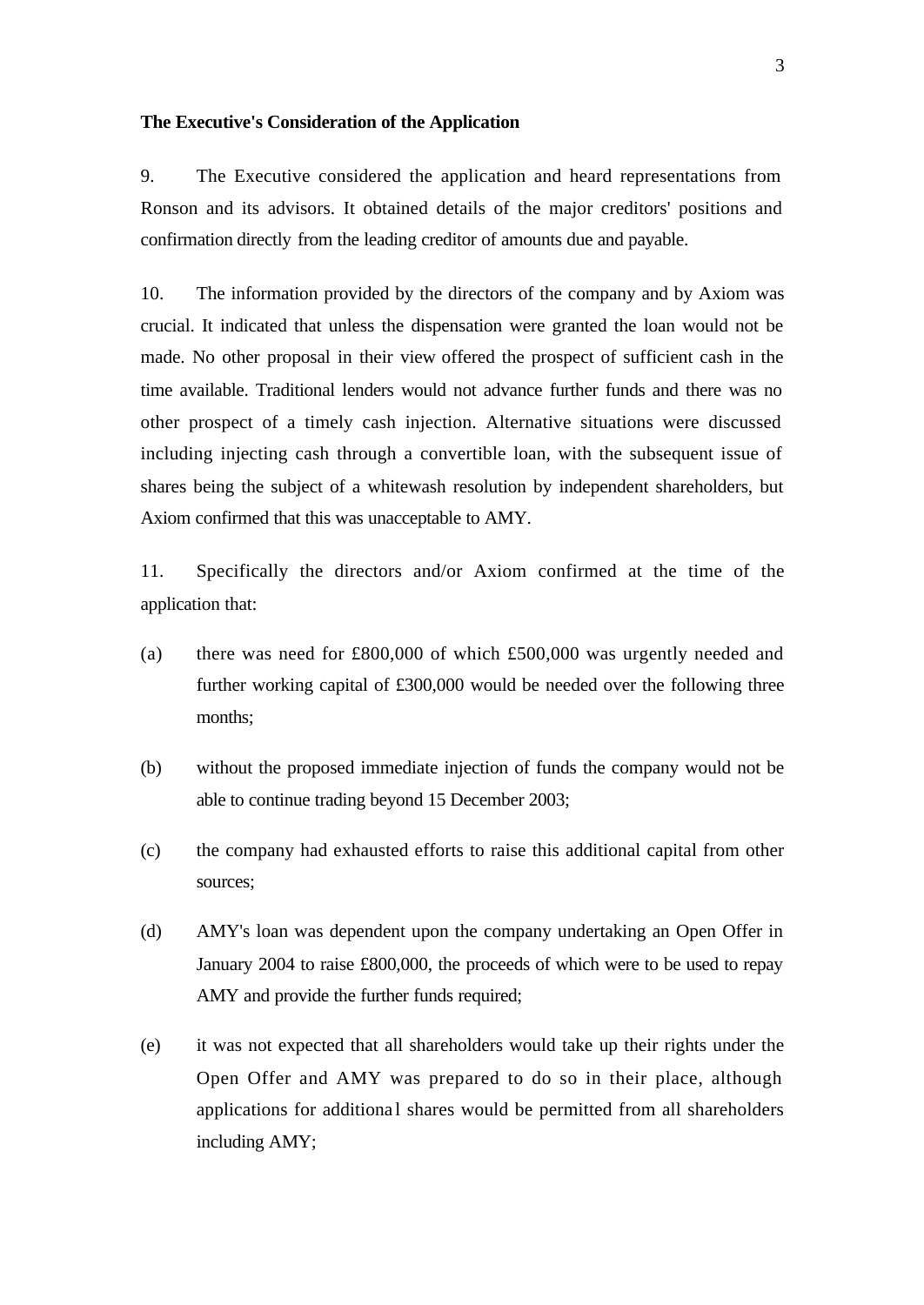- (f) AMY was not prepared to make this loan if a vote of the independent shareholders was required;
- (g) details of existing indebtedness and existing problems in meeting re-payments by instalments of significant sums provided to the Executive were correct; and
- (h) in their view the company's existence "was in very great danger and the proposed bridging loan must be provided immediately to enable trading to continue".

12. The directors concluded that it was "in the better interests of shareholders to end up with a lesser percentage of a going concern because the only alternative course of action would be the appointment of an Administrator/Receiver".

# **The Executive's Decision**

13. On the 12 December 2003, the Executive accordingly granted the waiver. On this basis, AMY then provided the bridging loan of £500,000 and the company continued trading (as it still does).

# **The Ronson Plc Shareholders Action Group and the Kiam Family Interests**

14. The Ronson Plc Shareholders Action Group ("RSAG") is a group said to be of several hundred shareholders out of a total number of 8,600. It has been represented both before and during this appeal by Mr Nicos Malamatinas, himself a shareholder, who has made detailed and vigorous submissions to the Panel both orally and in writing.

15. The Kiam Family Interests own about 10% of the company's shares. They were represented by Mr G.V.B. Thompson of MacArthur & Co Limited and generally supported Mr Malamatinas, although they were not formally parties to this appeal.

16. Both RSAG and the Kiam Family Interests have been concerned for some time about what they saw as the way in which the affairs of the company were being conducted, citing the lack of information given to shareholders, the unexplained deterioration which in a short period brought the company to the point of crisis, and the failure of the company to consider other courses of action which might solve its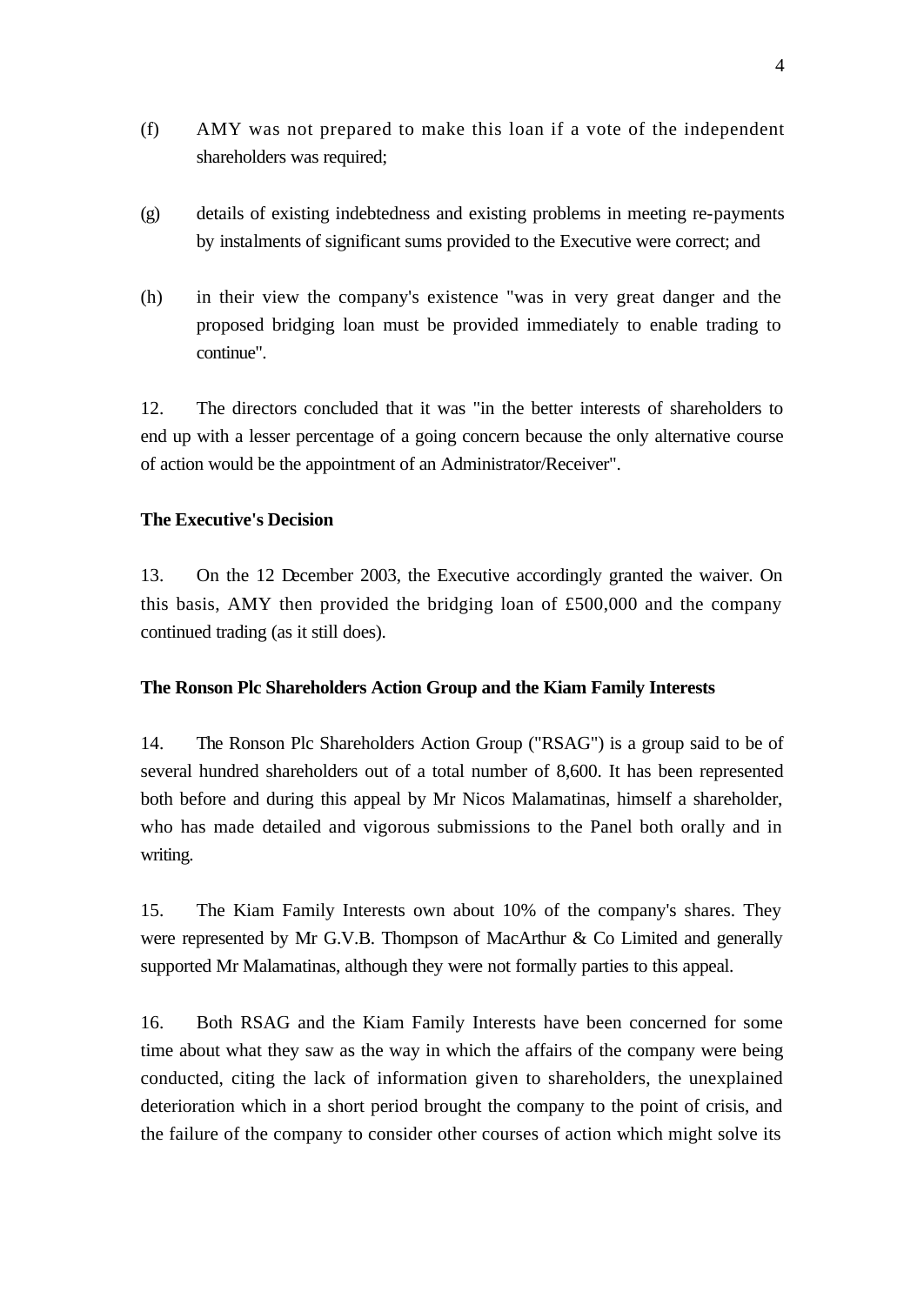problems without allowing it to fall under the control of Mr Rastegar and which would be more to the benefit of the shareholders as a whole. In particular, they were concerned at what they saw as a failure to react positively to suggestions by the Kiam Family Interests that it might provide the necessary finance, and by the failure to propose a scheme that would be voted upon only by independent shareholders (i.e. independent of AMY and Mr Rastegar) in contrast to the Open Offer coupled with a Rule 9 waiver. We say more about these complaints below, but  $\dot{\mathbf{r}}$  should be noted that the Executive's decision was based on the company's dire financial straits, and that RSAG did not deny that the company was in serious financial trouble.

17. Having seen correspondence, including emails, between Mr Tory Kiam and Mr Rastegar and the company concerning the suggestion referred to above, we observe that at the time of the Executive's decision, no approach had been made by the Kiam Family Interests and, even now, no offer has been made. The family first required to be informed of the terms of the AMY loan and to be given an opportunity for due diligence before committing funds. In our view, these exchanges could not properly have affected the conclusions of the Executive on 12 December 2003, given the facts presented at that time, and they did not help us in reviewing that decision. We should add that, given that there seems some doubt as to whether a letter dated 7 January 2004 from the company to Mr Tory Kiam in this context was sent and/or received, we did not place any reliance upon it in reaching our decision.

#### **The Appeal by RSAG**

18. On 18 January 2004, Mr Malamatinas circulated a document - apparently widely - making various allegations about what was being proposed, and asking for the waiver to be withdrawn. He wished the EGM of 30 January 2004, already convened to consider the Open Offer, to be adjourned and to be re-fixed to coincide with an EGM to be convened at the request of RSAG at which RSAG's concerns including, but not limited to, the matters mentioned at paragraph 16 above would be considered.

19 No appeal was initiated by RSAG against the Executive's decision of 12 December 2003 until the late afternoon of 29 January 2004, less than 24 hours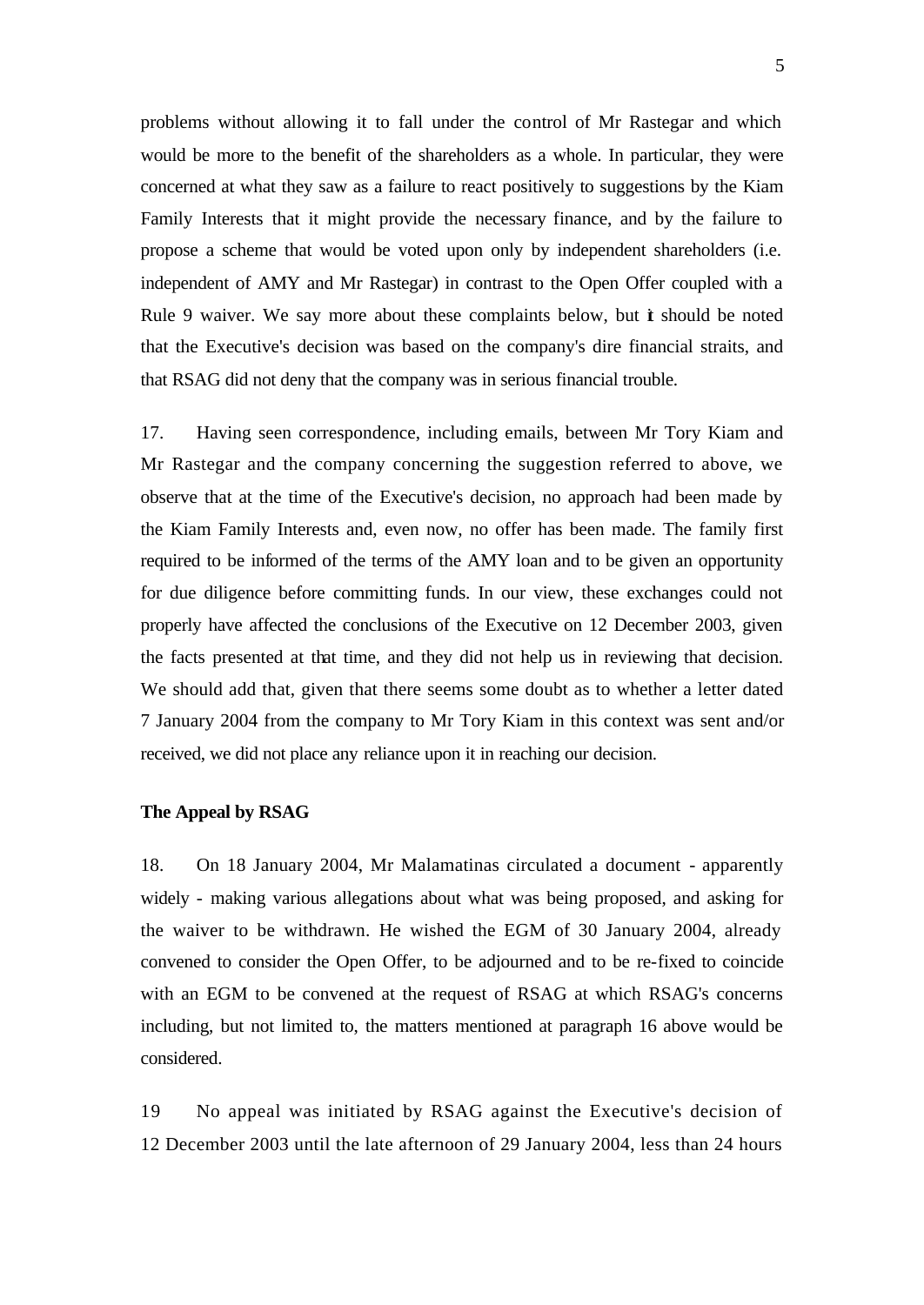before the EGM of the company of which shareholders had been given notice dated 6 January 2004. The EGM was due to start at 2pm on 30 January 2004.

20. Nevertheless, it was possible to convene a hearing of the full Panel at short notice on the morning of 30 January 2004, to hear all parties at full length and to announce a decision by 1pm.

## **The Criticisms of the Executive's Decision**

21. On an appeal, the Panel re-hears the original application. The burden in a case like the present remains on the party seeking the dispensation, and the Panel considers the evidence for and against granting the application. However, the Panel cannot turn back the clock, and it notes that not only has AMY advanced £500,000 to the company (together with a further £95,000 to meet immediate needs in January 2004) but that the Executive has obtained further details of the company's cash flow and the position relating to its overdraft as well as checking that AMY's loan has been used as indicated in December by Axiom. The company's position continues to be very serious and receipt of the proceeds of the Open Offer remains critical. We were told that if the appeal was allowed the Board intended to put the company into insolvent liquidation.

22. In short, what was at stake when the Executive reached its decision was still at stake when we heard this appeal.

- 23. The reasons advanced in support of the appeal were essentially:
- (a) further enquiries should have been (and presumably even now should be) made, e.g. the company's auditors, officers and shareholders should be consulted;
- (b) the Executive should have been more suspicious when considering what it was told given the unsatisfactory background of the company in the eyes of the appellant;
- (c) probing questions should have been put to Mr Rastegar about his intentions and behaviour, and the possibility of amelioration of the terms of the loan;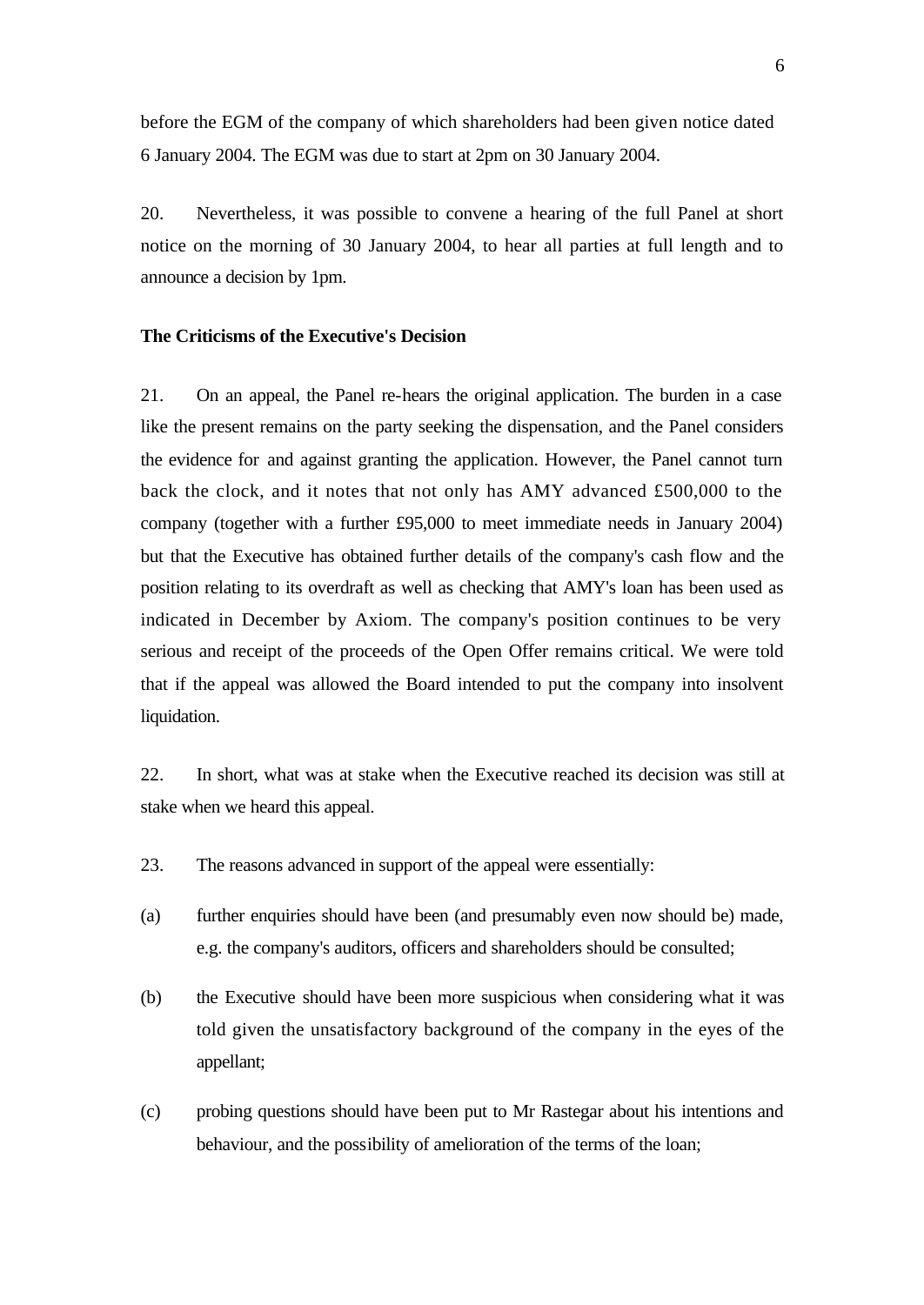- (d) the possibility of a better route for shareholders by liquidation should have been considered;
- (e) the Kiam Family Interests alternative loan facility should have been followed up (see above on this point); and
- (f) overall the Executive should have taken more time (1 to 2 months was suggested) and done more before accepting the arguments of the directors and the advisers.

# **The Panel's View**

24. Whilst we can readily understand the concerns of the RSAG given the deterioration in the company's financial position and the unattractive options now open, we cannot accept RSAG's arguments.

25. In our view what was put before the Executive was compelling. What has happened since then if anything strengthens the conclusions about the critical state of the company and the need, if the company was to survive, for an immediate cash injection of the kind that was in fact made. The fact that, as we were told by Mr Malamatinas, the largest creditor had not threatened liquidation, did not, in the Panel's view, affect the urgent need for payment of sums due. Mr Malamatinas' suggestion that liquidation might be better for the shareholders is pure speculation. There had been in the past year discussions about the willingness of others to bid for the company as a going concern. They had come to nothing and are no basis for saying that the shareholders could be better off with a liquidation.

26. Although some concerns were expressed by Mr Malamatinas about the lack of independence of the other directors and Axiom from Mr Rastegar, the Panel did not feel, on the evidence it heard, that it could disregard what they said about the state of the company and its prospects.

27. As to questions which should have been asked by the Executive, we are not persuaded that any relevant questions were not asked. If and to the extent that they were not asked, both the Panel and Mr Malamatinas had and took the opportunity to ask further questions during the Panel hearing (which was attended by all three directors of the company, including Mr Rastegar, and by Axiom). Nothing emerged